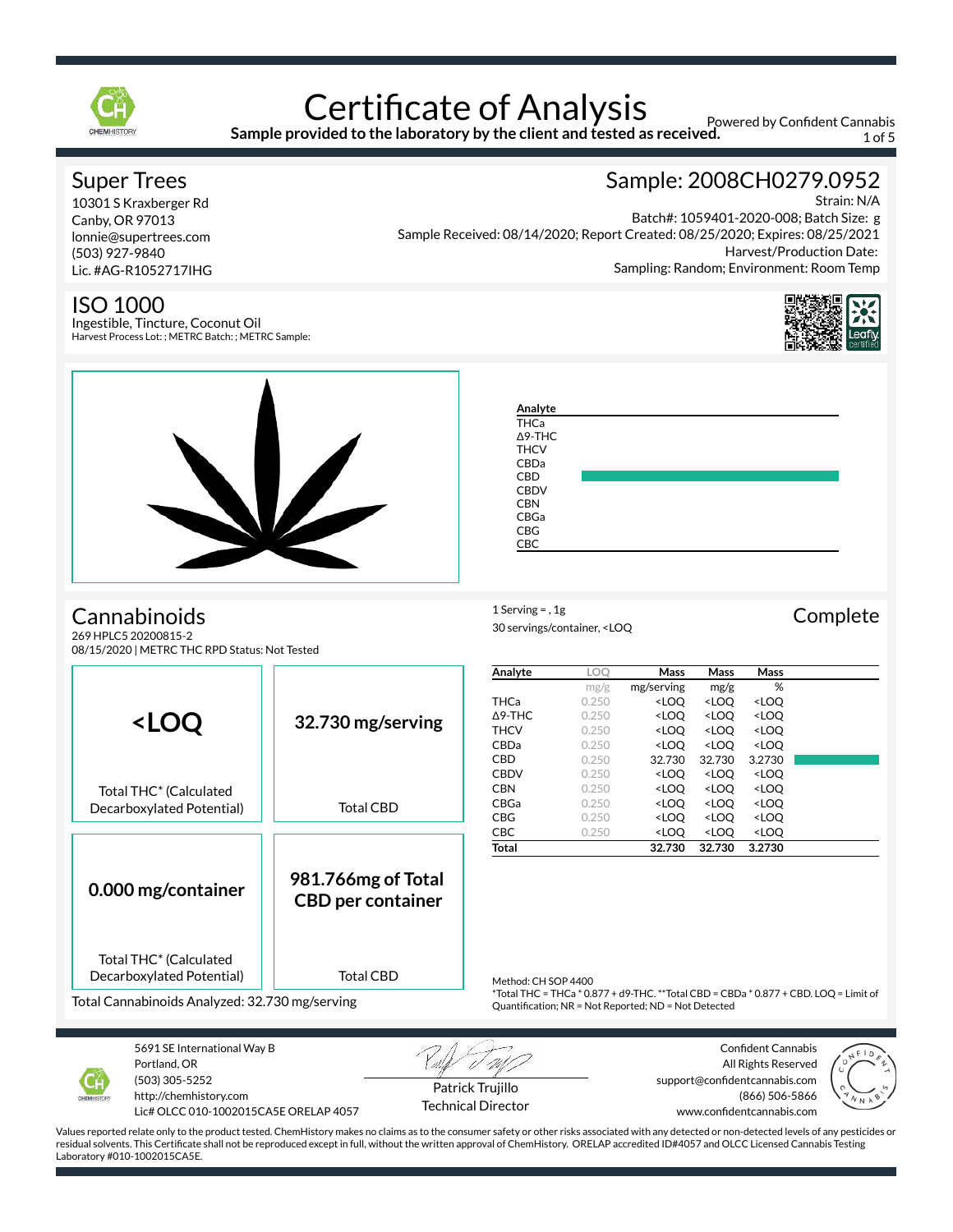

2 of 5

## Super Trees

10301 S Kraxberger Rd Canby, OR 97013 lonnie@supertrees.com (503) 927-9840 Lic. #AG-R1052717IHG

### ISO 1000

Ingestible, Tincture, Coconut Oil Harvest Process Lot: ; METRC Batch: ; METRC Sample:

# Microbials

08/17/2020

## Sample: 2008CH0279.0952 Strain: N/A

Batch#: 1059401-2020-008; Batch Size: g Sample Received: 08/14/2020; Report Created: 08/25/2020; Expires: 08/25/2021 Harvest/Production Date: Sampling: Random; Environment: Room Temp



# **Complete**

| Analyte      | Limit | Units                              | <b>Status</b> |
|--------------|-------|------------------------------------|---------------|
|              | CFU/g | CFU/g                              |               |
| Yeast & Mold |       | <loo< td=""><td>Tested</td></loo<> | Tested        |

Method: AOAC Method 997.02 & 990.12; Based on wet weight; CFU = Colony Forming Unit; TNC = Too Numerous to Count; NR = Not Reported; ND = Not Detected



5691 SE International Way B Portland, OR (503) 305-5252 http://chemhistory.com

Lic# OLCC 010-1002015CA5E ORELAP 4057



Confident Cannabis All Rights Reserved support@confidentcannabis.com (866) 506-5866 www.confidentcannabis.com



Values reported relate only to the product tested. ChemHistory makes no claims as to the consumer safety or other risks associated with any detected or non-detected levels of any pesticides or residual solvents. This Certificate shall not be reproduced except in full, without the written approval of ChemHistory. ORELAP accredited ID#4057 and OLCC Licensed Cannabis Testing Laboratory #010-1002015CA5E.

Technical Director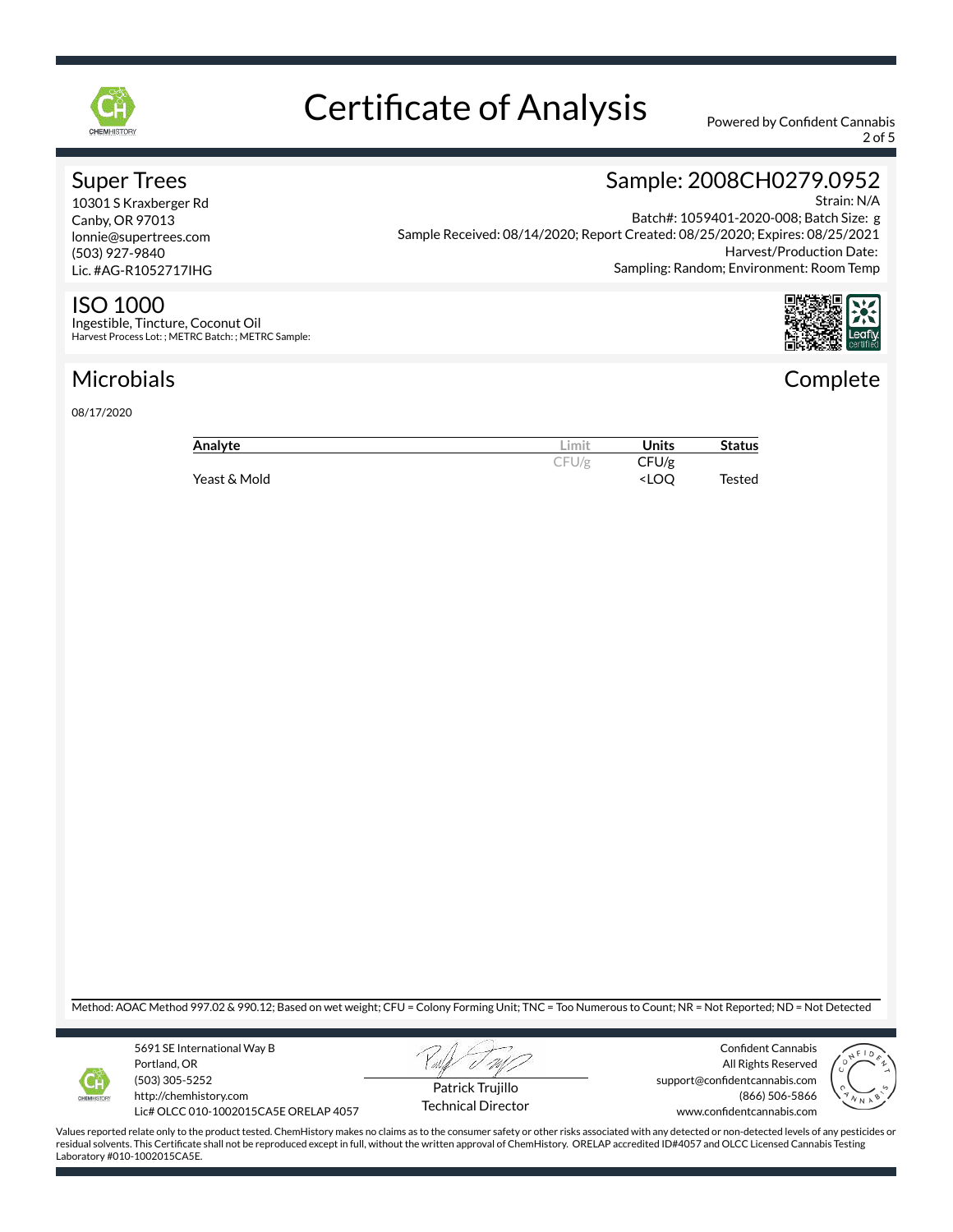

3 of 5

Sample: 2008CH0279.0952

### Super Trees

10301 S Kraxberger Rd Canby, OR 97013 lonnie@supertrees.com (503) 927-9840 Lic. #AG-R1052717IHG

#### Strain: N/A Batch#: 1059401-2020-008; Batch Size: g Sample Received: 08/14/2020; Report Created: 08/25/2020; Expires: 08/25/2021 Harvest/Production Date: Sampling: Random; Environment: Room Temp

### ISO 1000

Ingestible, Tincture, Coconut Oil Harvest Process Lot: ; METRC Batch: ; METRC Sample:

# Quality Control Data

| <b>Analytical Batch ID</b> | <b>OC Sample ID</b> | Assay Name          | <b>QC Category Name</b> |
|----------------------------|---------------------|---------------------|-------------------------|
| 269 HPLC5 20200815-2       | PMB08142001IN       | <b>Cannabinoids</b> | <b>Blank</b>            |
| <b>QC Notes</b>            |                     |                     |                         |
| None                       |                     |                     |                         |
|                            |                     |                     |                         |

| Compounds      | <b>Blank Result</b> | Blank Max % (LOO) | <b>Blank Result %</b>        | <b>Notes</b> |
|----------------|---------------------|-------------------|------------------------------|--------------|
| THCa           |                     | 0.05              | <loq< td=""><td></td></loq<> |              |
| $\Delta$ 9-THC |                     | 0.05              | <loq< td=""><td></td></loq<> |              |
| CBDa           |                     | 0.05              | <loq< td=""><td></td></loq<> |              |
| CBD            |                     | 0.05              | <loc< td=""><td></td></loc<> |              |



5691 SE International Way B Portland, OR (503) 305-5252 http://chemhistory.com Lic# OLCC 010-1002015CA5E ORELAP 4057

Confident Cannabis All Rights Reserved support@confidentcannabis.com (866) 506-5866 www.confidentcannabis.com

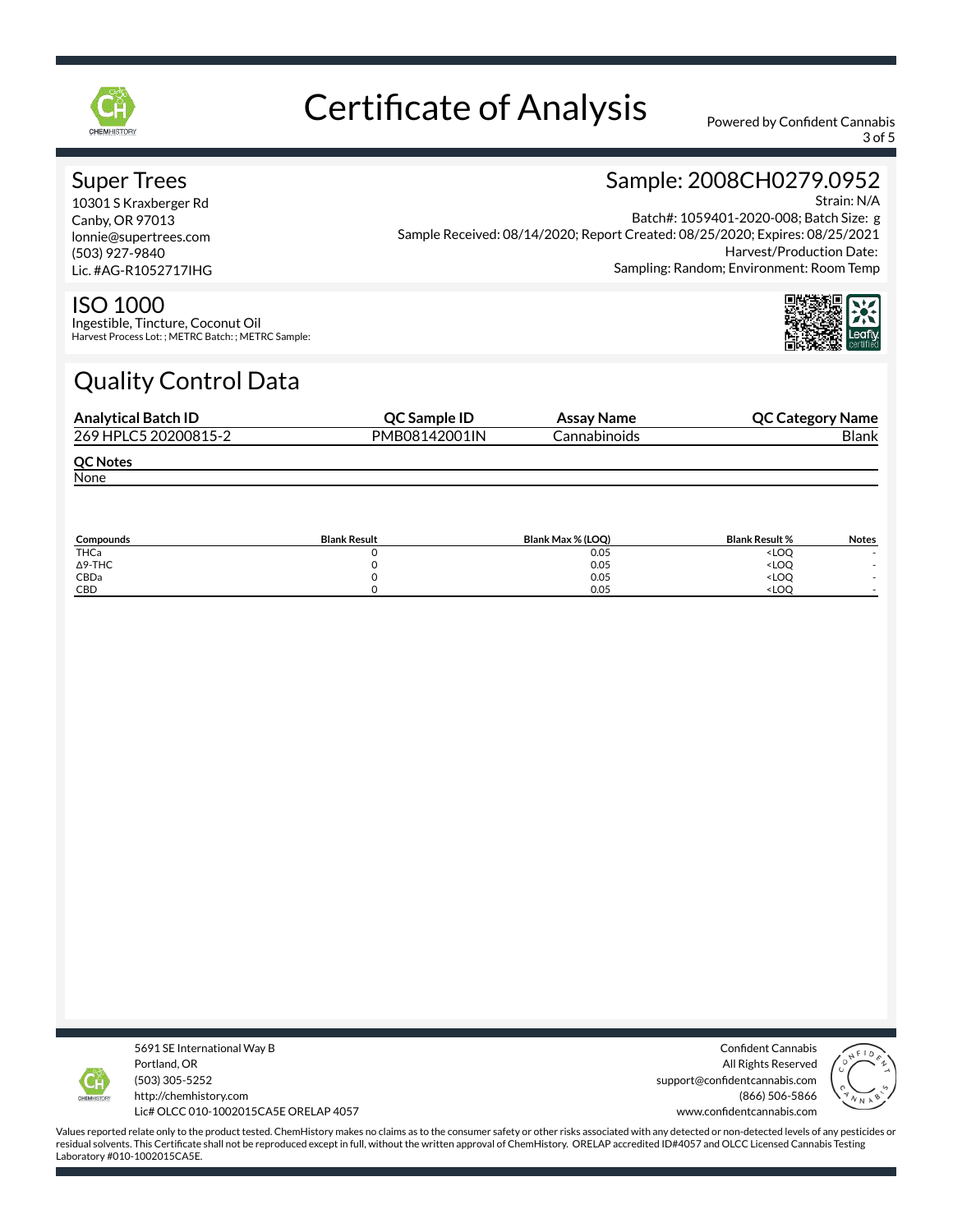

4 of 5

Sample: 2008CH0279.0952

### Super Trees

10301 S Kraxberger Rd Canby, OR 97013 lonnie@supertrees.com (503) 927-9840 Lic. #AG-R1052717IHG

#### Strain: N/A Batch#: 1059401-2020-008; Batch Size: g Sample Received: 08/14/2020; Report Created: 08/25/2020; Expires: 08/25/2021 Harvest/Production Date: Sampling: Random; Environment: Room Temp



### ISO 1000

Ingestible, Tincture, Coconut Oil Harvest Process Lot: ; METRC Batch: ; METRC Sample:

# Quality Control Data

| <b>Analytical Batch ID</b> | QC Sample ID   | Assay Name   | <b>QC Category Name</b> |
|----------------------------|----------------|--------------|-------------------------|
| 269 HPLC5 20200815-2       | PLCS08142001IN | Cannabinoids | Lab Control Sample      |
| <b>QC Notes</b>            |                |              |                         |
| None                       |                |              |                         |

| Compounds      | <b>LCS Result (%)</b> | <b>LCS Spike</b> | <b>LCS % Rec</b> | % Limits   | <b>Notes</b>      |
|----------------|-----------------------|------------------|------------------|------------|-------------------|
| THCa           | 1.68                  | 1.63             | 103.07           | $70 - 130$ |                   |
| $\Delta$ 9-THC | 1.86                  | 1.76             | 105.68           | $70 - 130$ |                   |
| CBDa           | 0.14                  | 0.08             | 175              | $70 - 130$ | Above Limit Range |
| CBD            | 1.36                  | 1.25             | 108.8            | $57 - 143$ |                   |



5691 SE International Way B Portland, OR (503) 305-5252 http://chemhistory.com Lic# OLCC 010-1002015CA5E ORELAP 4057

Confident Cannabis All Rights Reserved support@confidentcannabis.com (866) 506-5866 www.confidentcannabis.com